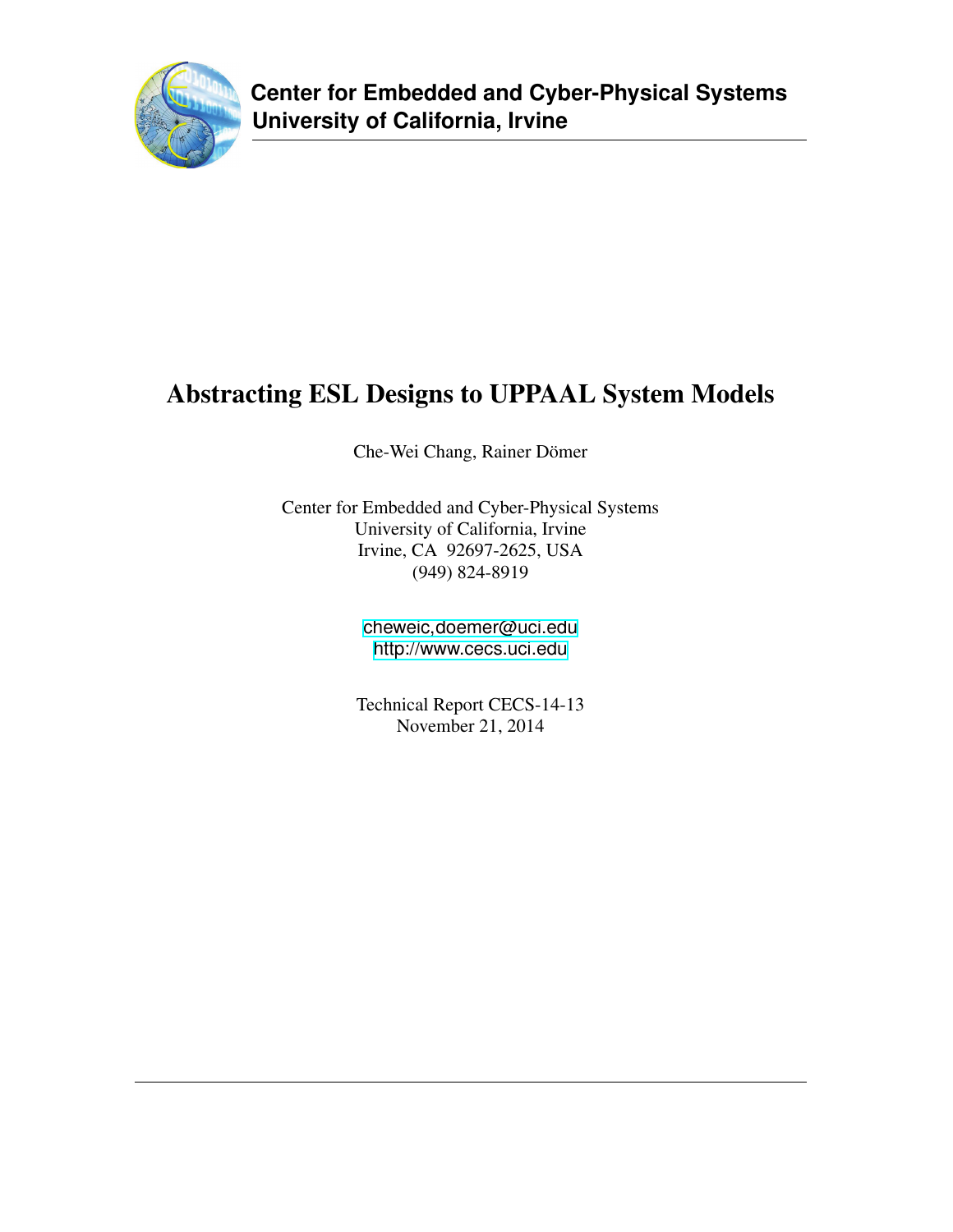## Abstracting ESL Designs to UPPAAL System Models

Che-Wei Chang, Rainer Dömer

Technical Report CECS-14-13 November 21, 2014

Center for Embedded Computer Systems University of California, Irvine Irvine, CA 92697-2625, USA (949) 824-8919

> [cheweic,doemer@uci.edu](cheweic, doemer@uci.edu) <http://www.cecs.uci.edu>

#### Abstract

*Formal verification of system level models has been broadly studied to address the completeness concern that the simulation-based validation cannot cover. One approach among formal verification methods is to convert a system-level design into a well-defined representation and make use of existing formal verification tool to analyze the representation along with the properties of interest. In this report, we present an approach to convert an electronic system level (ESL) design in SpecC system level description language (SLDL) into an UPPAAL system level model which is an automaton network for formal verification purpose. Our approach does not only support most of the semantics in the behavioral hierarchy, but also the communication between modules such as event synchronization and most used predefined channels in SpecC semantics. Most important of all, our UPPAAL model can simulate the behaviors of traditional discrete event simulation (DES) and parallel discrete event simulation (PDES). The model can be used for May-Happen-in-Parallel analysis, and for design verification in other aspects, such as timing constraint and power consumption verification.*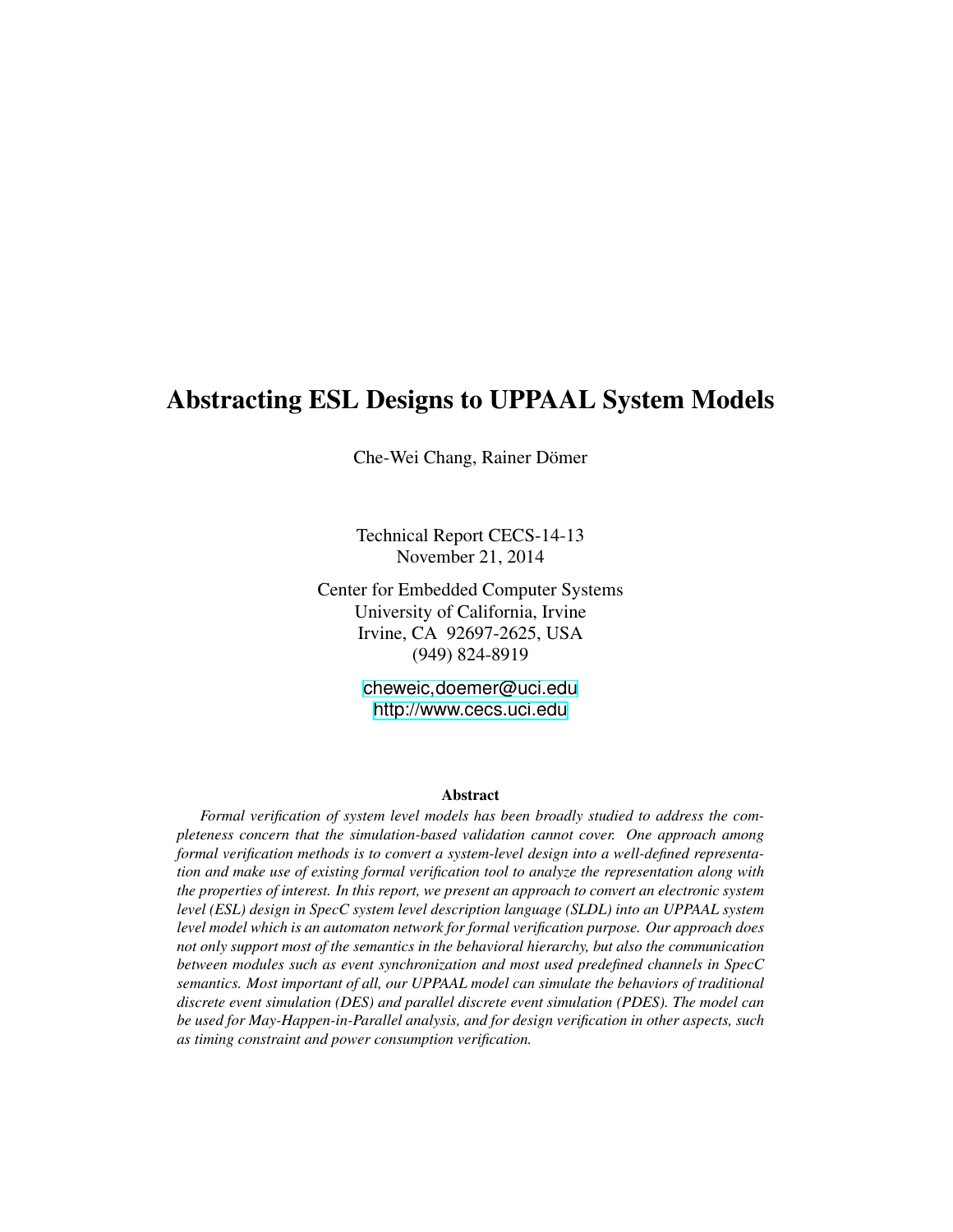## **Contents**

| 1 |                            | <b>Introduction</b>                                 | 1      |
|---|----------------------------|-----------------------------------------------------|--------|
| 2 | <b>UPPAAL System Model</b> |                                                     |        |
| 3 |                            | <b>SLDL Design to UPPAAL Model</b>                  | 3      |
|   | 3.1                        |                                                     | 3      |
|   | 3.2                        |                                                     | 5      |
|   |                            | 3.2.1                                               | 6      |
|   |                            | 3.2.2                                               | 6      |
|   | 3.3                        |                                                     | $\tau$ |
|   |                            | 3.3.1                                               | $\tau$ |
|   |                            | Time Advancement and Event Synchronization<br>3.3.2 | $\tau$ |
|   |                            | 3.3.3                                               | 9      |
|   | 3.4                        |                                                     | 9      |
|   | 3.5                        |                                                     | 11     |
| 4 |                            | <b>Conclusion and Future Work</b>                   | 11     |
|   | References                 |                                                     | 12     |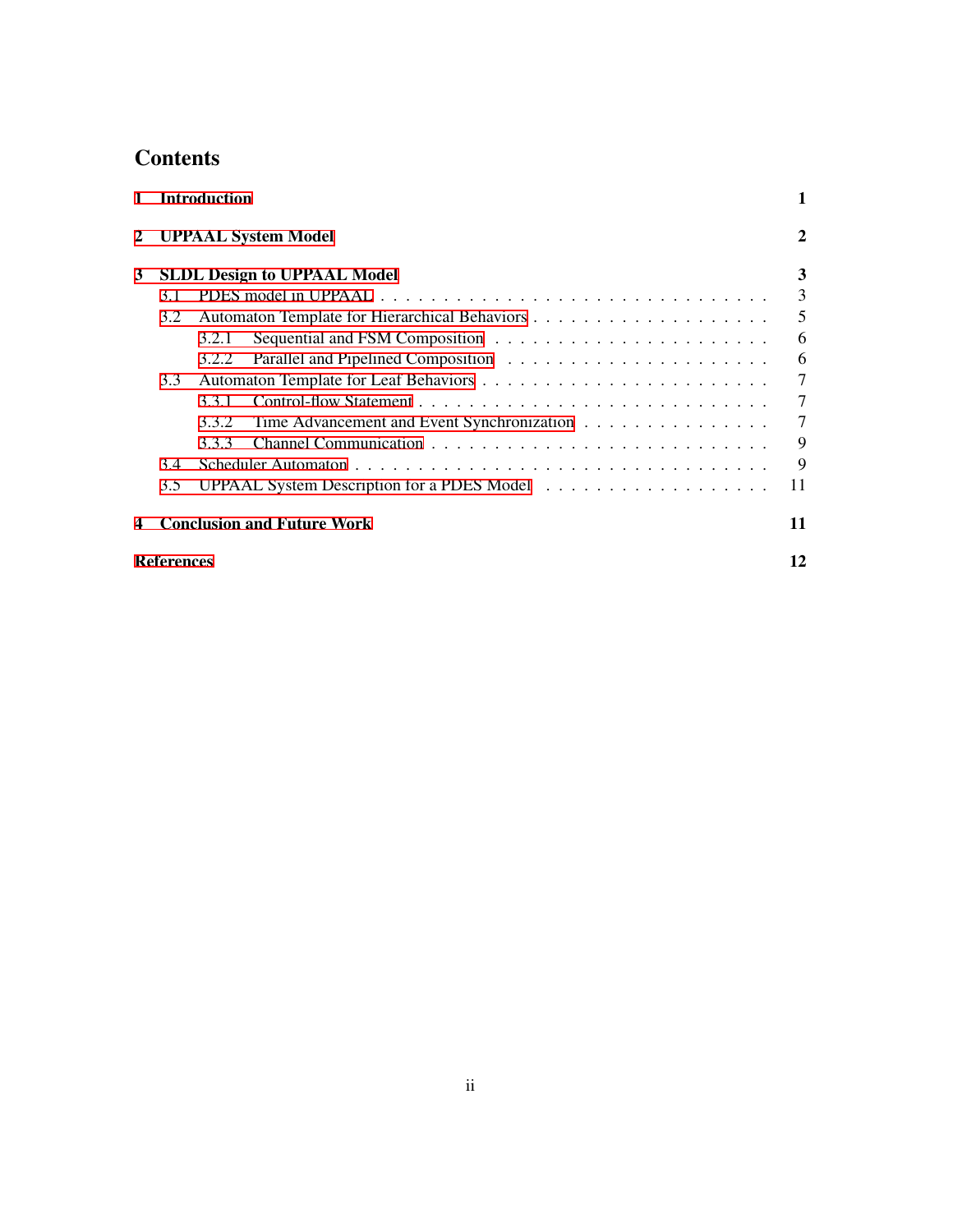## List of Figures

| $\mathbf{1}$   |                                                                                                 |                |
|----------------|-------------------------------------------------------------------------------------------------|----------------|
| $\overline{2}$ |                                                                                                 | $\overline{4}$ |
| 3              | SLDL source code for an introductory design example                                             | $\overline{5}$ |
| 4              |                                                                                                 | - 6            |
| 5              |                                                                                                 |                |
| 6              | Waitfor statement and wait-notify synchronization $\ldots \ldots \ldots \ldots \ldots \ldots$   |                |
| 7              | Communication using standard double handshake channel 9                                         |                |
| 8              | Scheduler automaton with delta and time advance cycles 10                                       |                |
| 9              | UPPAAL system description for the introductory example $\dots \dots \dots \dots \dots \dots$ 12 |                |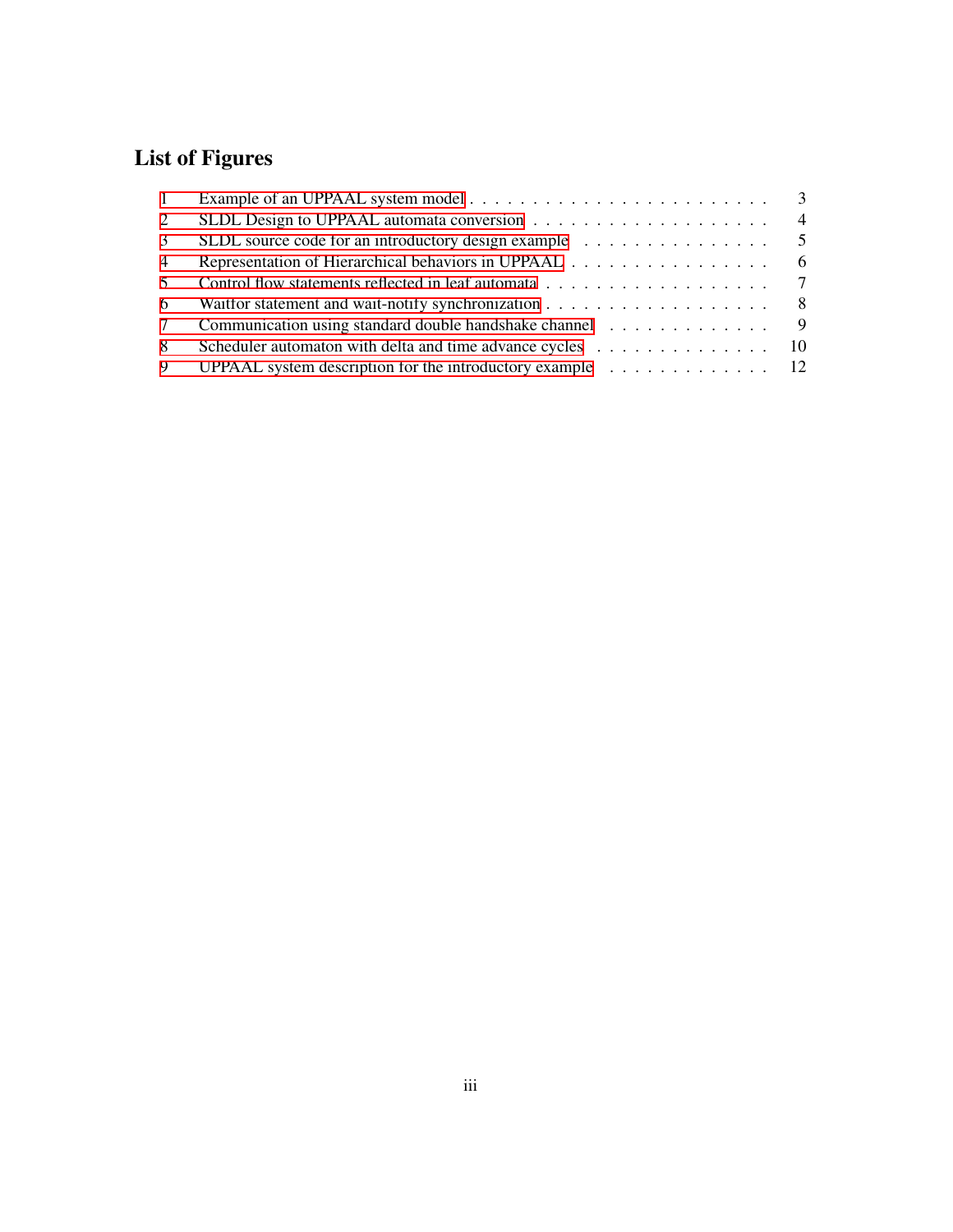## Abstracting ESL Designs to UPPAAL System Models

Che-Wei Chang, R Dömer

Center for Embedded and Cyber-Physical Systems University of California, Irvine Irvine, CA 92697-2625, USA [cheweic,doemer@uci.edu](cheweic, doemer@uci.edu) <http://www.cecs.uci.edu>

#### Abstract

*Formal verification of system level models has been broadly studied to address the completeness concern that the simulation-based validation cannot cover. One approach among formal verification methods is to convert a system-level design into a well-defined representation and make use of existing formal verification tool to analyze the representation along with the properties of interest. In this report, we present an approach to convert an electronic system level (ESL) design in SpecC system level description language (SLDL) into an UPPAAL system level model which is an automaton network for formal verification purpose. Our approach does not only support most of the semantics in the behavioral hierarchy, but also the communication between modules such as event synchronization and most used predefined channels in SpecC semantics. Most important of all, our UPPAAL model can simulate the behaviors of traditional discrete event simulation (DES) and parallel discrete event simulation (PDES). The model can be used for May-Happen-in-Parallel analysis, and for design verification in other aspects, such as timing constraint and power consumption verification.*

## <span id="page-4-0"></span>1 Introduction

To cope with the gap between the application in high level language and embedded system platform in hardware description language, System Level Description Language (SLDL) such as SpecC [\[1\]](#page-15-1) and SystemC [\[2\]](#page-15-2) are introduced to simplify the design flow and evaluate the software and hardware as a whole at an early design stage. SpecC is one of the SLDL which models the application at higher levels of abstraction and supports implementation features like processing element allocation, module partition, and channel communication. Through the steps of system level design, we verify the functionality along with the implementation details.

Approaches to verify the system-level design can be roughly divided into two sub-categories: 1) simulation-based validation and 2) formal analysis and verification. The advantage of the simulation-based validation is that it is fast compared to the formal approaches, but the disadvantage is that it cannot prove that the completeness, i.e., it cannot guarantee if a certain property is satisfi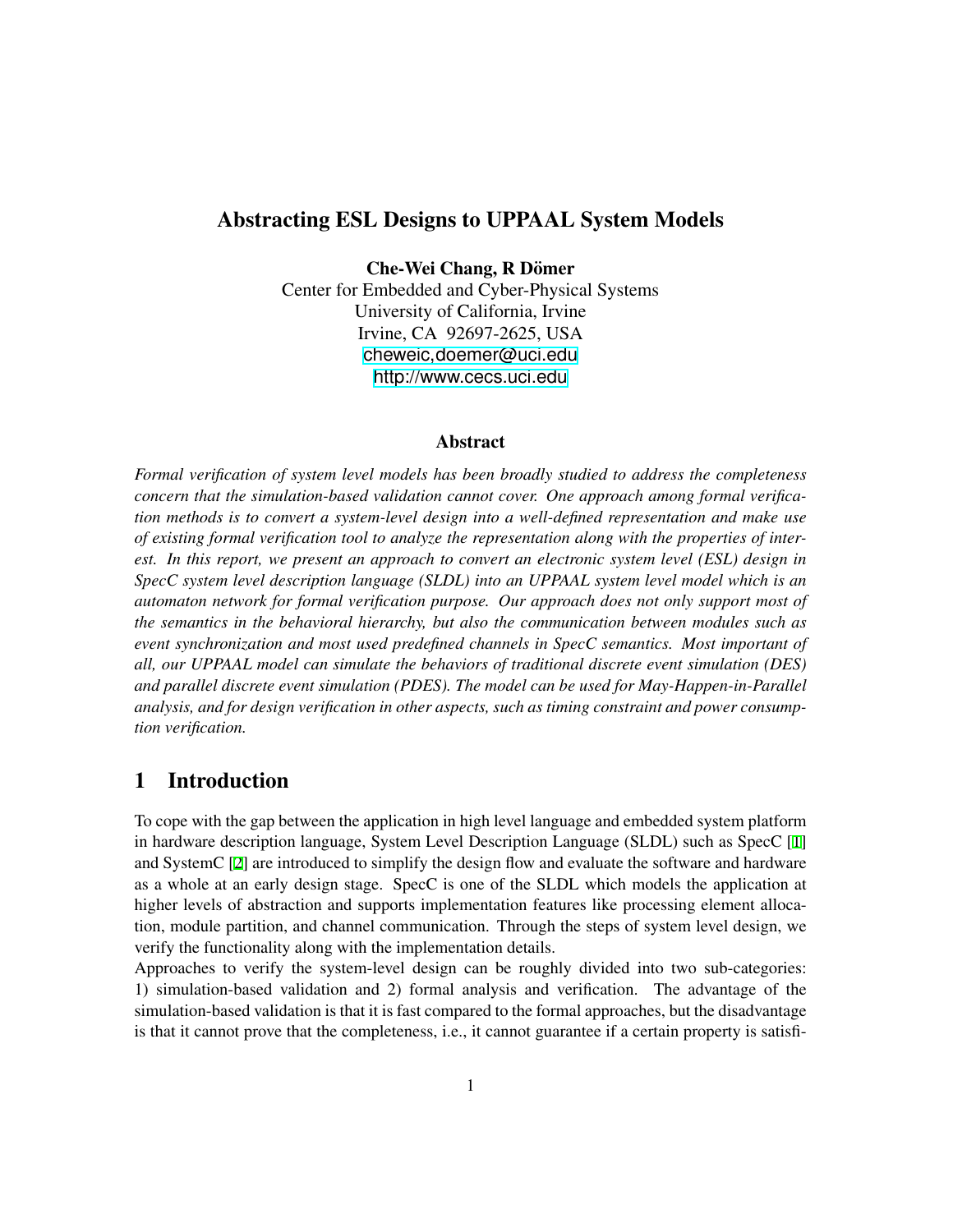able or unsatisfiable under all possible inputs and conditions. To address the completeness concern in the verification, formal approaches are widely studies to prove or disprove the satisfiability of the property of interest. A widely used approach in formal verification is to convert the system level design into a well-defined representation and then make use of existing formal verification tools to analyze and verify the representation. In this report, we propose an approach to convert the system design in SpecC SLDL into an UPPAAL [\[3\]](#page-15-3) system model in the form of automaton network so that we can use UPPAAL model checker to analyze and verify the model. There are also other works using UPPAAL model checker to formally verify the system-level design in SystemC [[4](#page-15-4)]. Compared with the other work using UPPAAL model checker, our approach generates an UPPAAL model which does not only simulate the behavior of traditional discrete event simulaiton, but also parallel discrete event simulation (PDES) [\[5\]](#page-15-5) in which concurrent threads are executed by processor cores in parallel.

This report is organized as follows: In Section II we briefly introduce the UPPAAL system model and in Section III we show the conversion from system level design in SpecC SLDL to UPPAAL system model. We conclude this work and its future applications in Section IV.

## <span id="page-5-0"></span>2 UPPAAL System Model

Before the description of our approach, we first briefly introduce the basic concept of an UPPAAL system model. An UPPAAL model consists of a network of concurrent processes which are created by instantiating the pre-defined timed automaton templates, and these concurrent processes can communicate and synchronize with each other through parameters and channels defined. The system can be seen as a set of automata running concurrently, i.e., when there are multiple transitions enabled in the instance processes, these enabled transitions can take place in non-deterministic order. An UPPAAL system model is usually composed of three parts:

1) definition of data structures, functions and global variables declaration,

2) definition of automaton templates, and

3) system definition.

The first part is quite similar to programming language like C. In an UPPAAL model the designers can define global vairalbes and function to be accessed and called by all instance processes. Except for the basic variable types supported by UPPAAL modeling language such as integer and Boolean variable, designers can also define their own complex data structures using *struct* construct. As for the second and third parts, we use a simple model in Fig. [1](#page-5-0) to illustrate the basic components in an UPPAAL model. In this example, the model is composed of two processes Inst1 and Inst2 (illustrated as green blocks in the figure) communicating through channel [sync] and integer [a].

The templates of the automata has to be defined first and then they can be instantiated in the system definition to create the processes and build the model. To build a model in Fig. [1](#page-5-0), automaton template TA1 and TA1 have to be defined first. In the definition of a template, states in the automaton, transitions between states, the conditions to enable a transition and expression to be evaluated on the transition are clearly specified. In UPPAAL model they are named as *location*, *transition*, and *label* respectively. Take template TA1 as the example. Four locations X1*∼* X4, transitions X1*→*X2, X1*→*X3, X2*→*X4, and X3*→*X4 are defined. Labels are shown as blocks on transitions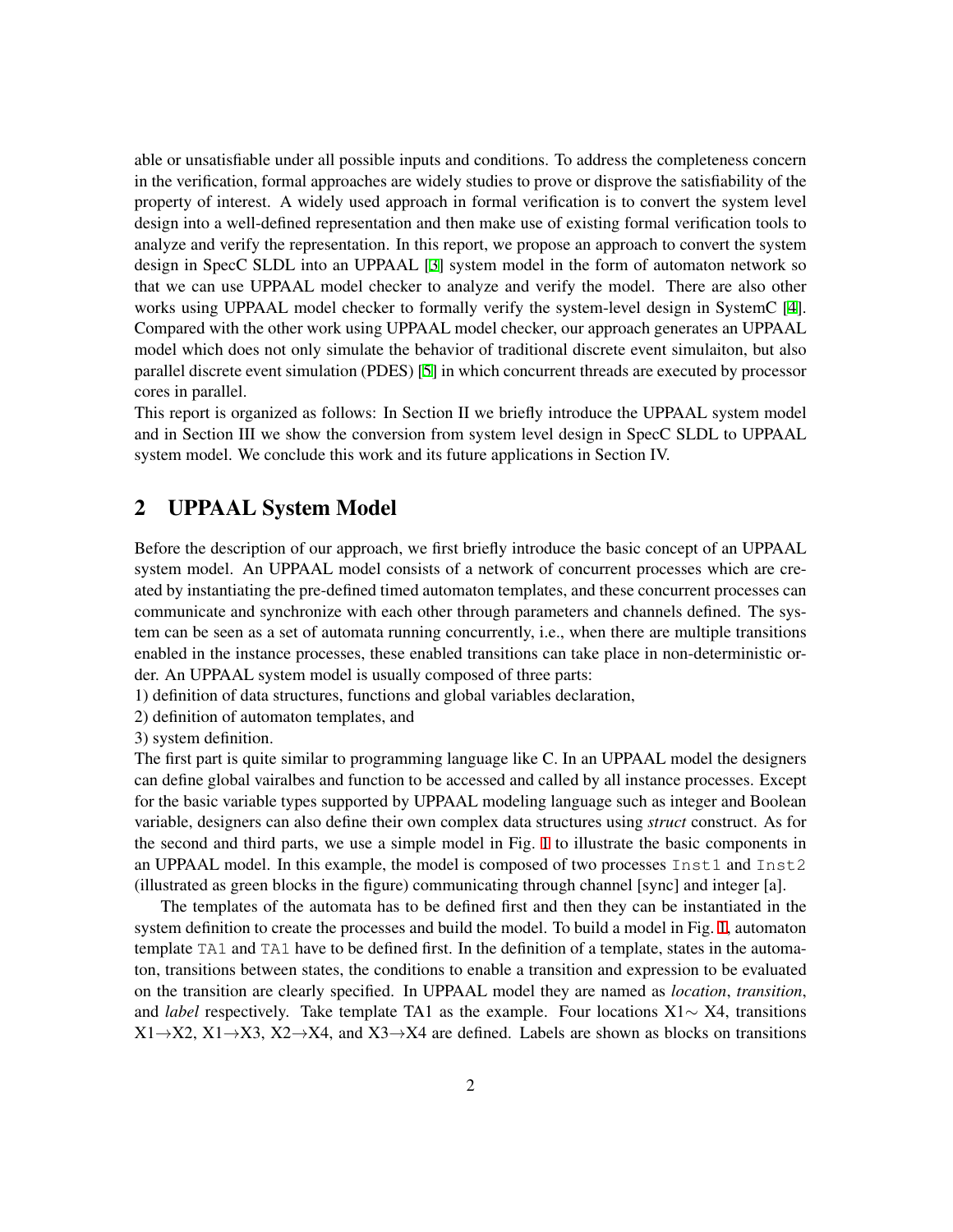in the illustration, and they are attached to transitions to specify the expressions and conditions in which transitions are enabled. UPPAAL model checker supports three types of label for different purposes. The first type are *update* labels (b=1, b=3, or a=b+1 in black in this example) define the expression to be evaluated during the transition. The second type are *guard* labels represent the condition when transitions are enabled. When process Inst2 is at location Y2, integer *a* defines which transition is enabled in this process. Note that when *a* equals 3, process Inst2 stays at location Y2. The third type are *synchronisation* labels which define the event synchronization between transitions in multiple processes. The synchronisation labels with exclamation mark are event producers and the labels with question marks are consumers. In this example, whenever transition X2*→*X4 or X3*→*X4 happens, the transition from Y1*→*Y2 happens at the same time if process Inst2 is at location Y2.

The final step to build an UPPAAL model is to instantiate predefined templates and create a network with concurrent processes in the system definition. The instance processes created in the system definition can communicate with parameter and channel. In this example, channel [sync] and integer [a] are defined in the system definition and used to connect processes Inst1 and Inst2.



Figure 1: Example of an UPPAAL system model

### <span id="page-6-0"></span>3 SLDL Design to UPPAAL Model

In this section, we first briefly introduce the basic concept of mapping a system design into an UPPAAL system model. After the introduction, we describe how we convert the details of behaviors and scheduler for parallel discrete event simulation algorithm into UPPAAL automaton templates.

#### <span id="page-6-1"></span>3.1 PDES model in UPPAAL

Fig. [2](#page-6-1) shows our structure of the UPPAAL model for a system model. A system model is usually composed of multiple computation blocks(modules, behaviors) with communication (port, channel, event synchronization) between those blocks. We distinguish two types of behaviors: *Leaf* and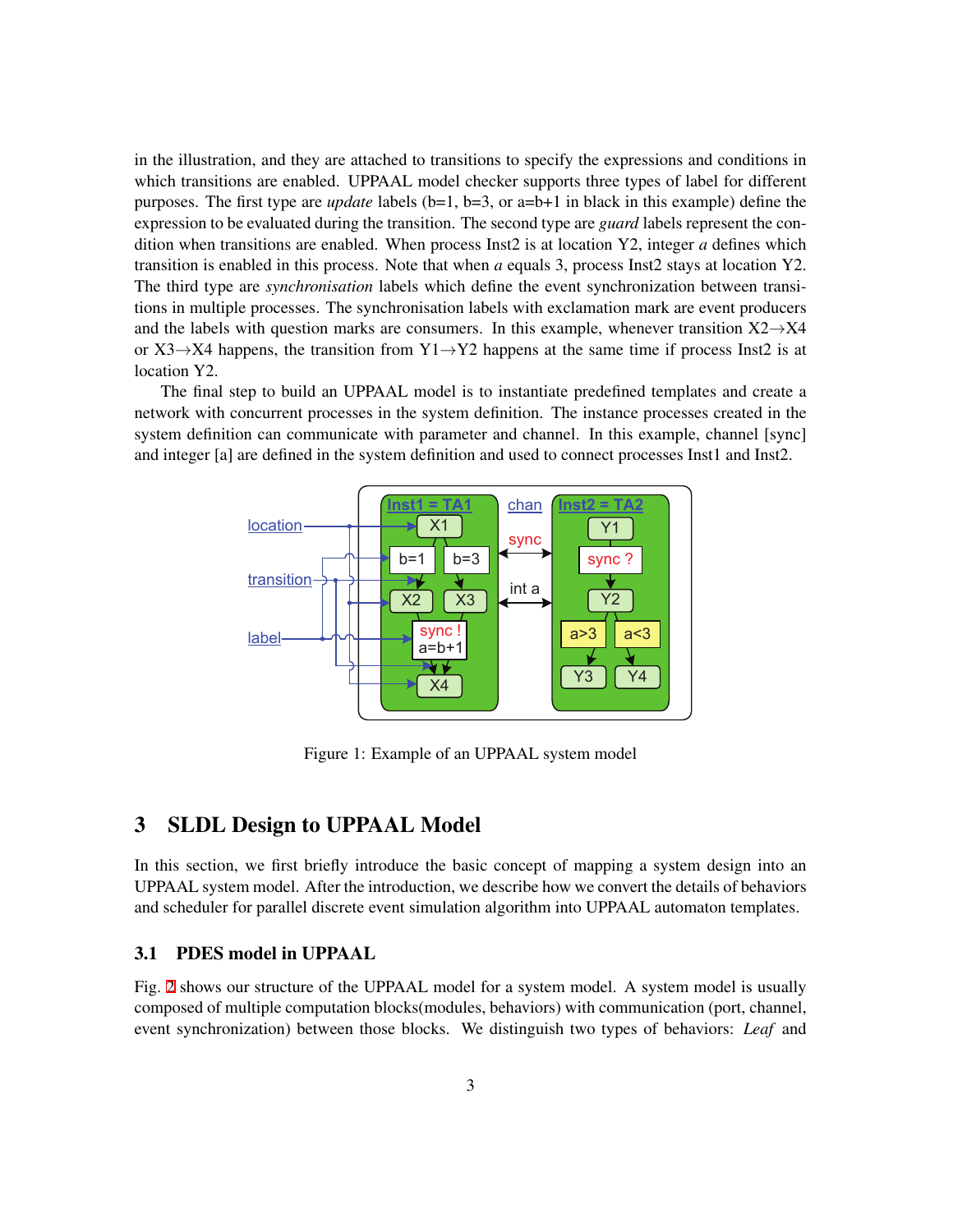*Hierarchical* behavior, which implements the computation and specifies the composition of leaf instances, respectively. A system model is constructed with a topmost behavior Main and the subinstances of hierarchical and leaf behaviors.



Figure 2: SLDL Design to UPPAAL automata conversion

In our approach, we first abstract an automaton template from each behavior. These templates are then instantiated to build a process network modeling the system. Each behavior instance in the design is one-to-one mapped to a process through template instantiation. The system also contains a *scheduler* process to coordinate the transitions in instance processes. All instance processes are connected to the scheduler process through a structure *status tree* and a channel *c schedule*. The status tree is a tree structure designed to keep the status information for all behavior instances. The status flags *ready*, *enable*, and *done*, are kept in the node to represent the status of the corresponding instance, and certain additional flags such as *wtime* or *notify X* are added to the node according to the statement in the behavior. Based on the information in [status tree], the scheduler activates instance processes in the proper order and ensures the transitions are compliant with the parallel discrete event execution semantics.

We provide an introductory SLDL example from [[6](#page-15-6)] in Fig. [3](#page-6-1) to demonstrate the structure of our UPPAAL model as well as the [status tree]. As shown in Fig. [3](#page-6-1), four processes are created through template instantiation in the system definition for the scheduler, topmost behavior Main, and its child instance A and B, respectively. All instance processes are connected to the scheduler process through [c schedule] and [status tree]. Note that there is also a channel *c call* between the parent process and its child processes, as in some hierarchical behavior the child instance are activated by the parent but not the scheduler.

While the hierarchy of instances has been flattened in the system definition of the UPPAAL model, [status tree] still maintains the hierarchy of the design. The reference of each node is passed to the corresponding instance process as parameter so that the process can access its flags and its children's. Except for the reference of the node, the reference of a flag can also be passed to a process as needed. Take flag [notify e] as an example. The reference of this flag is passed to process Main B for statement "notify  $e^{2}$ " in BhvrB as process Main B needs to set this flag when it reaches the location of the notify statement.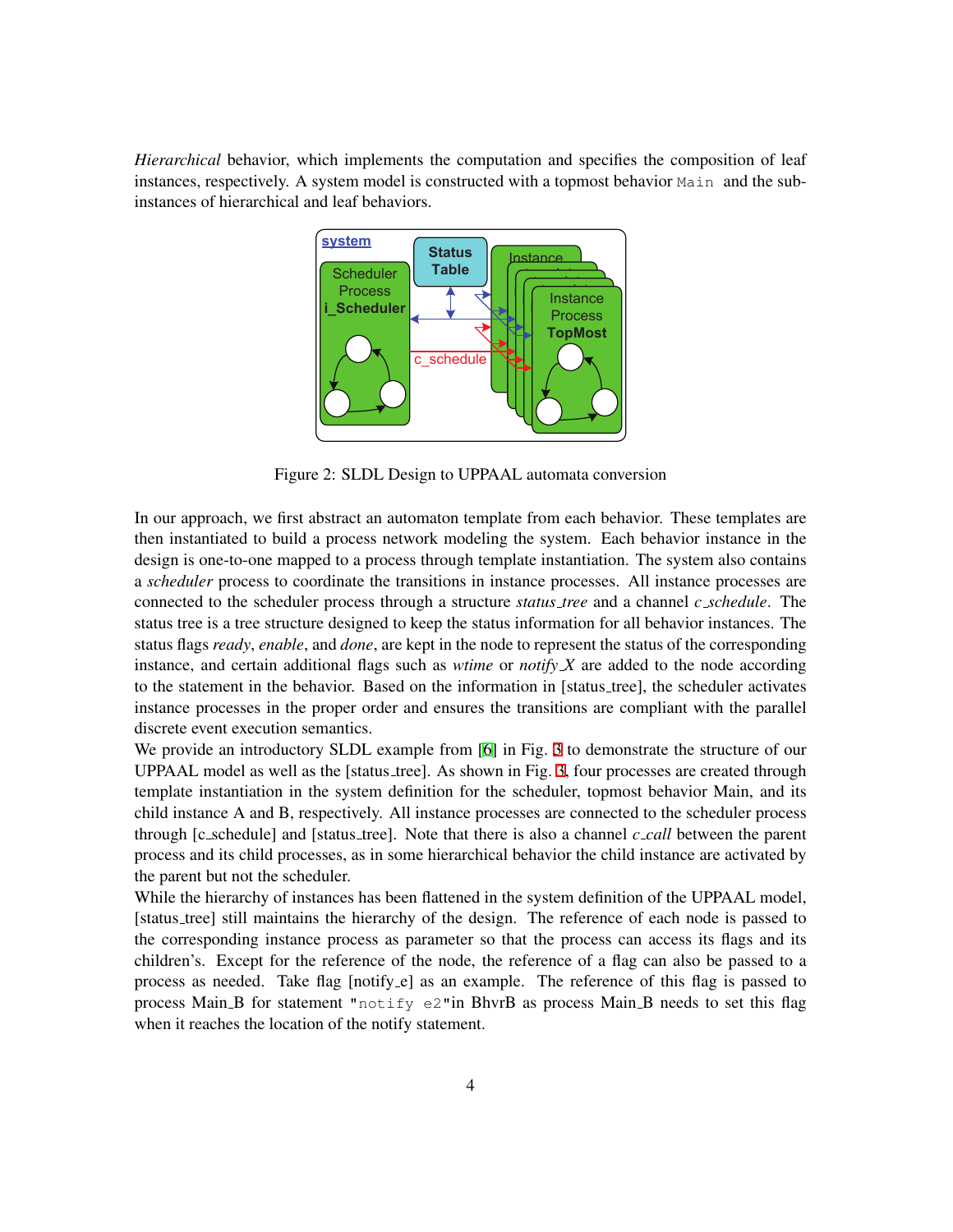

(B) UPPAAL model for the simple design example

Figure 3: SLDL source code for an introductory design example

#### <span id="page-8-0"></span>3.2 Automaton Template for Hierarchical Behaviors

Fig. [4](#page-8-0) shows automaton template for a hierarchical behavior in our approach. The left-hand side of the illustration shows the basic structure for all types of behaviors. In each behavior template there are at least three locations: [Idle], [Initial], and [End]. All behavior processes start at [Idle], and wait for transition [Idle]*→*[Initial] to be activated. Transition [Idle]*→*[Initial] is only activated when the enable flag in the status node for the corresponding instance is set and the synchronization is triggered through channel [c\_schedule] or [c\_call]. After the execution of the behavior instance is finished, the process reaches [End] and then goes back to [Idle]. Fig. [4](#page-8-0) also shows the locations and transitions for the four types of composition defined in SpecC SLDL.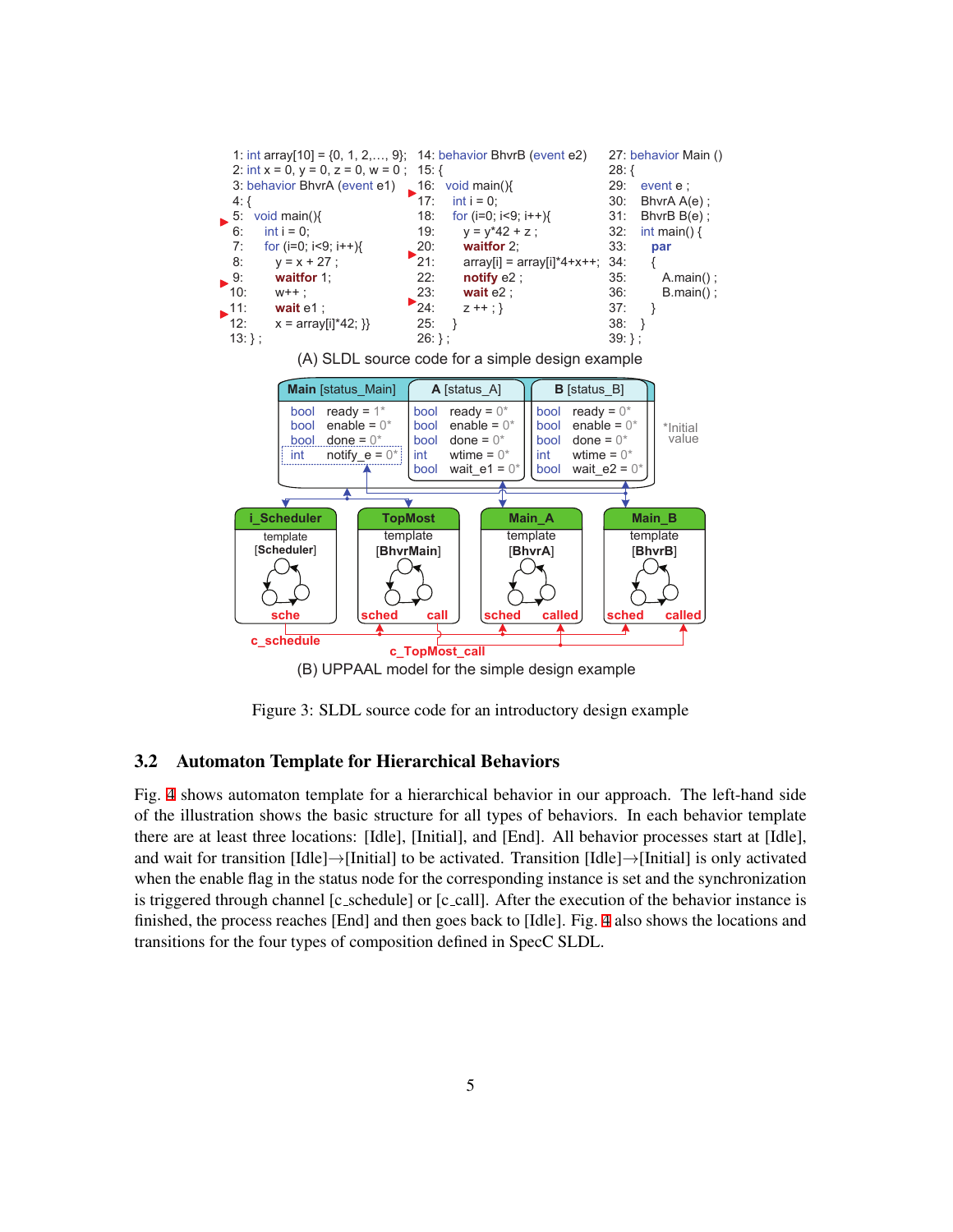

Figure 4: Representation of Hierarchical behaviors in UPPAAL

#### <span id="page-9-0"></span>3.2.1 Sequential and FSM Composition

For both sequential and finite-state-machine (FSM) composition, the instances are executed sequentially and only one instance is activated at a time. In a hierarchical behavior of sequential composition, the children instances are executed in the order in which they are instantiated. When the parent process reaches location [seq ini], the enable flag of the first child instance is set by the parent process, and the parent process activates the transition [Idle]*→*[Initial] in child by triggering the synchronization over channel [c call] with synchronize label in transition [seq ini]*→*[seq end]. After the activated child process reaches [End], the done flag of the child process is set and transition [seq end]*→*[seq ini] is enabled. The parent process then activates the next child process in the same manner. After the execution of all children finishes, transition [seq end]*→*[End] is enabled, and the parent process sets its done flag, resets the enable flag, and goes back to [Idle]. For the FSM composition, the interaction between parent and child instances are similar to the sequential composition, but the child automata are activated in the order specified in the FSM transition statements.

#### <span id="page-9-1"></span>3.2.2 Parallel and Pipelined Composition

The instances in a behavior with parallel or pipelined composition are executed concurrently. To model the parallel execution semantics, all child processes are activated at the same time in the UPPAAL model. As shown in Fig. [4,](#page-8-0) in transition [Initial]*→*[par] the update label sets the ready flags of all child instances and clears enable flag of the parent instance. The scheduler process detects the assertion of the ready flags and activates child processes at the same time by setting the enable flags of all child instances and triggering the synchronization over channel [c\_schedule]. The parent process waits at location [par] until the done flags of all child instances are set.

As for the pipelined composition, considering the filling and flushing stage, not all child instances are activated in all iterations. For a pipeline composition with *n* instances and *m* iterations, the ready and done flag of *i*-th instance at *s*-th iteration,  $i \in \{1, 2, ..., n\}$ ,  $s \in \{1, 2, ..., m\}$ , are set in the iterative transition [pipe]*→*[pipe] as follows: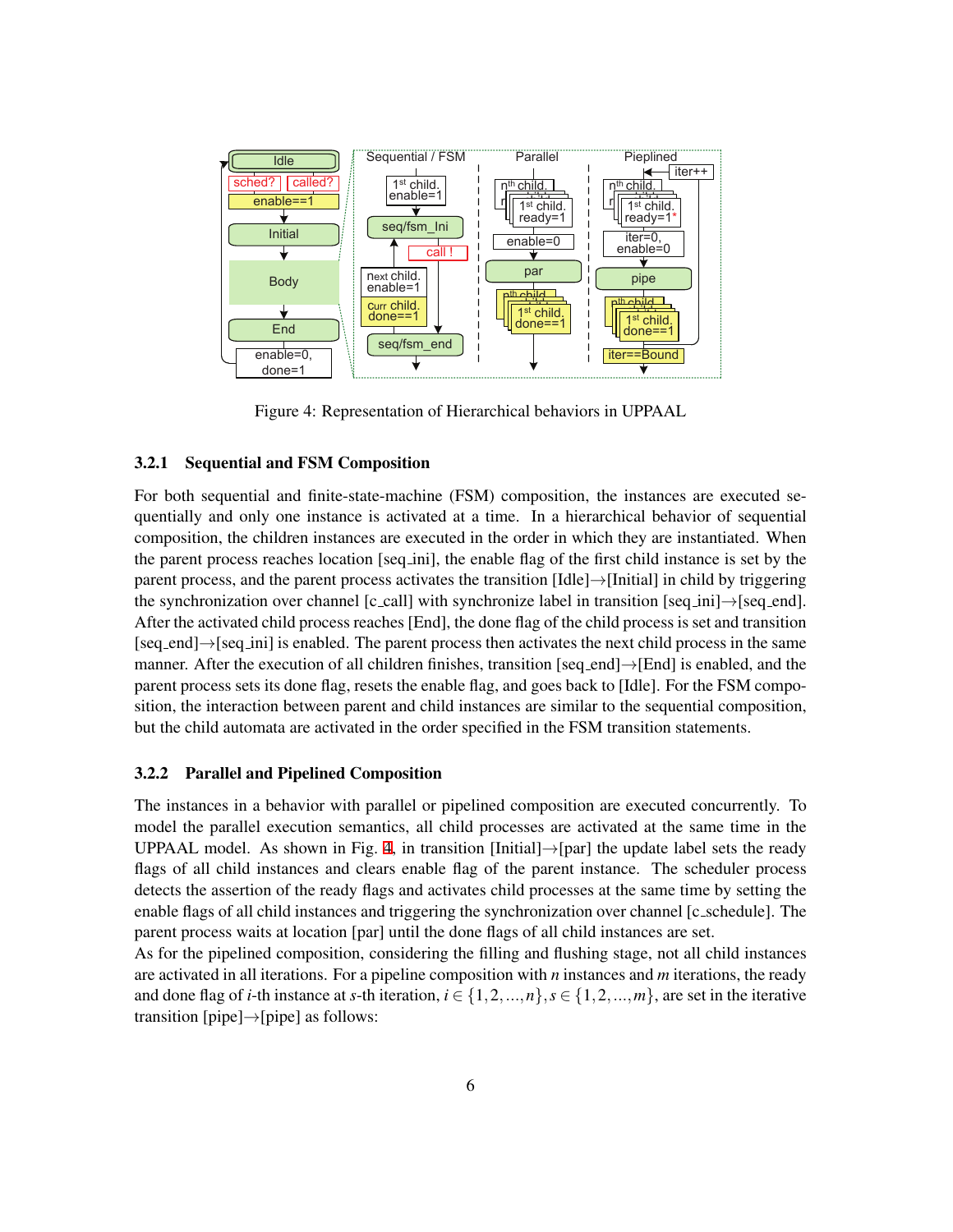| if $i \leq s \leq m+i-1$ , | $Inst(i).ready = 1, Inst(i).done = 0$ |
|----------------------------|---------------------------------------|
| else                       | $Inst(i).ready = 0, Inst(i).done = 1$ |

#### <span id="page-10-0"></span>3.3 Automaton Template for Leaf Behaviors

As for the abstraction of leaf behaviors, instead of generating location and transition for every statements, only certain statements of interest are taken into consideration in the model generation. Here we categorize the statements of interest into three types: 1) control-flow statement, including if/ifelse, while/do-while and for loop, 2) time advancement and event synchronization, and 3) channel communication. Statements other than these three types are abstracted away (ignored) since they have no influence on the transition in the automaton. Note that if there is no waitfor, wait-notify statement or channel communication in the sub-statements, the control-flow statement is abstracted away, too.



Figure 5: Control flow statements reflected in leaf automata

#### <span id="page-10-1"></span>3.3.1 Control-flow Statement

Fig [5](#page-10-0) shows the corresponding locations and transitions generated for if/if-else, while/do-while, and for loop. We generate a pair of locations [ini] and [end] for these three types of statements to encapsulate their sub-statements. For if/if-else statements, we create transitions from location [ini] into the sub-statements for both cases, and two paths merge at location [end]. For the do-while/while loop statement, transition [end]*→*[ini] is inserted to execute the substatement for non-deterministic times, and a transition bypassing the substatement is provided for the while statement in case the condition is false at the first iteration. The for-loop statement is similar to the while-loop with guard and update labels in the transition to count the iteration.

#### <span id="page-10-2"></span>3.3.2 Time Advancement and Event Synchronization

The time advancement and event synchronization in our system model is implemented with waitfor and wait-notify statements. The locations and transitions inserted for waitfor, wait, and notify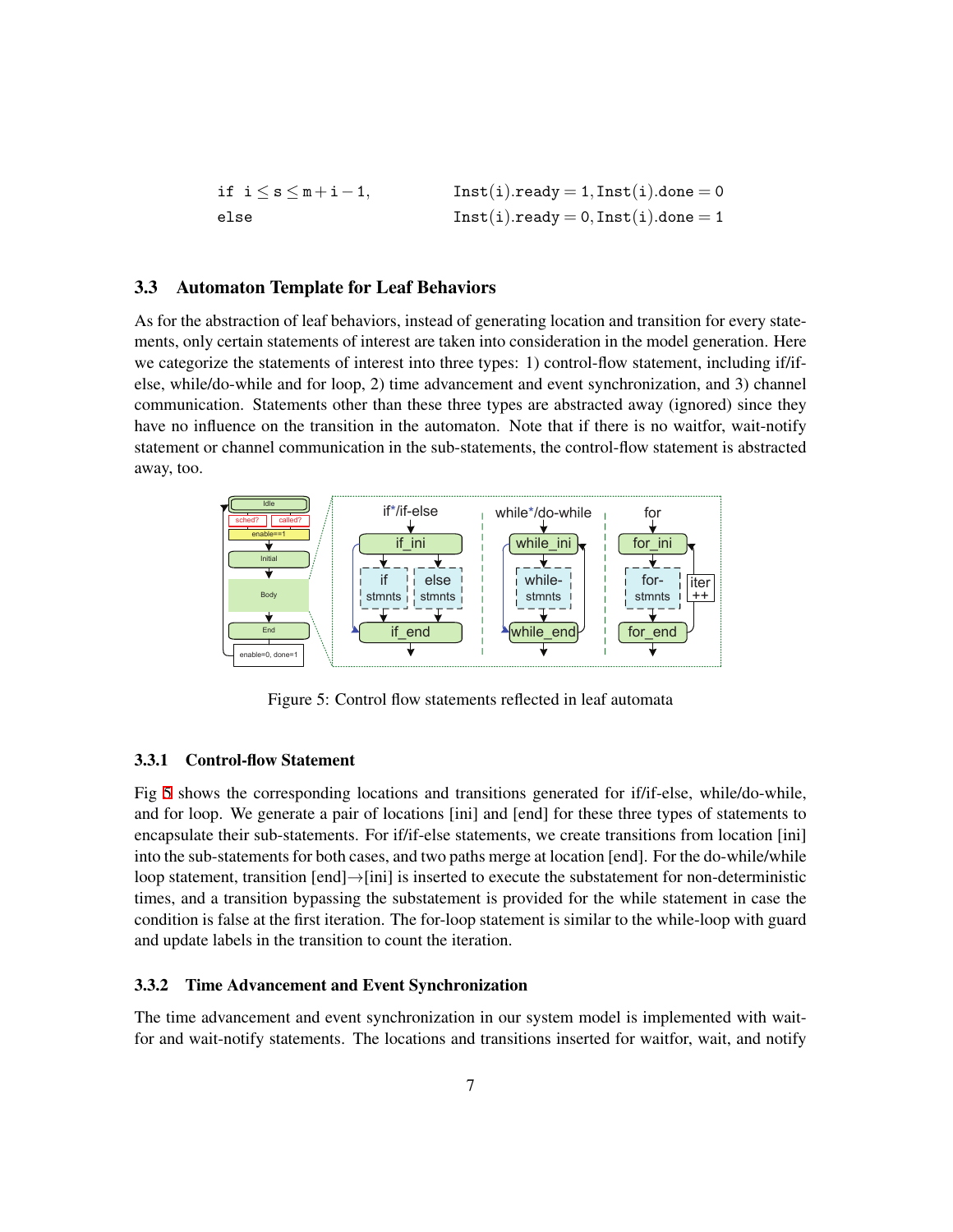statements are illustrated in Fig. [6.](#page-10-2) Two locations [ini] and [end] are created for each wait and waitfor statement, and one location [notify] is inserted for each notify statement. According to the execution semantics, it takes at least one delta cycle or simulation clock advancement to wake up an automaton from suspension caused by wait or waitfor. Since the scheduler process is the only module aware of time advancement, the suspended automata are re-activated by the scheduler.



Figure 6: Waitfor statement and wait-notify synchronization

A waitfor statement with argument T suspends the current instance from execution for T time units. The suspended process will be wakened up by the scheduler processes after the simulation clock is advanced by N time units. In our UPPAAL model, a global sorted queue is used to store the waiting time of all suspended instances, and flag [wtime] in the status node also keeps the remaining waiting time for the corresponding instance. When a process reaches location [ini] of statement waitfor T, it suspends itself and set its flag [wtime] to T. A predefined function insert is also called to insert  $T$  into a global sorted queue for time advance in the scheduler. The waiting time in the queue will be read out in order in the scheduler process to decide what is the next time units to be advanced. After the simulation time is advanced by  $T$  units and flag [wtime] of the suspended instance is reduced to zero, the process is reactivated by the scheduler.

A wait statement suspends the current thread from execution and waits for a statement notifying the same event is executed. In our model, a *wait* flag is added to the status node for each event argument in the instance. The flag is set to specify the corresponding instance is waiting for event delivery. Take the introductory design in Fig [3](#page-6-1) as the example. Flag [wait\_e1] and [wait\_e2] are added to the status node of instance A and B for argument event e1 and event e2. When a process reaches location [ini] of a wait statement, it suspends itself and sets the corresponding wait flag. When any process reaches the location of a notify statement notifying the event, the suspended process is reactivated by the scheduler.

A notify statement wakes up all suspended threads waiting for the notification of a certain event. In our model, a *notify* flag is added to the status node for each event. The reference of the flag is passed to all instances notifying the event so that those processes can set the flag when they reaches the notify location. For example, in Fig [3](#page-6-1) flag *notify e* is added to the status node of Main, and the reference of this flag is passed to the process of instance B for the statement notify e2at line 22.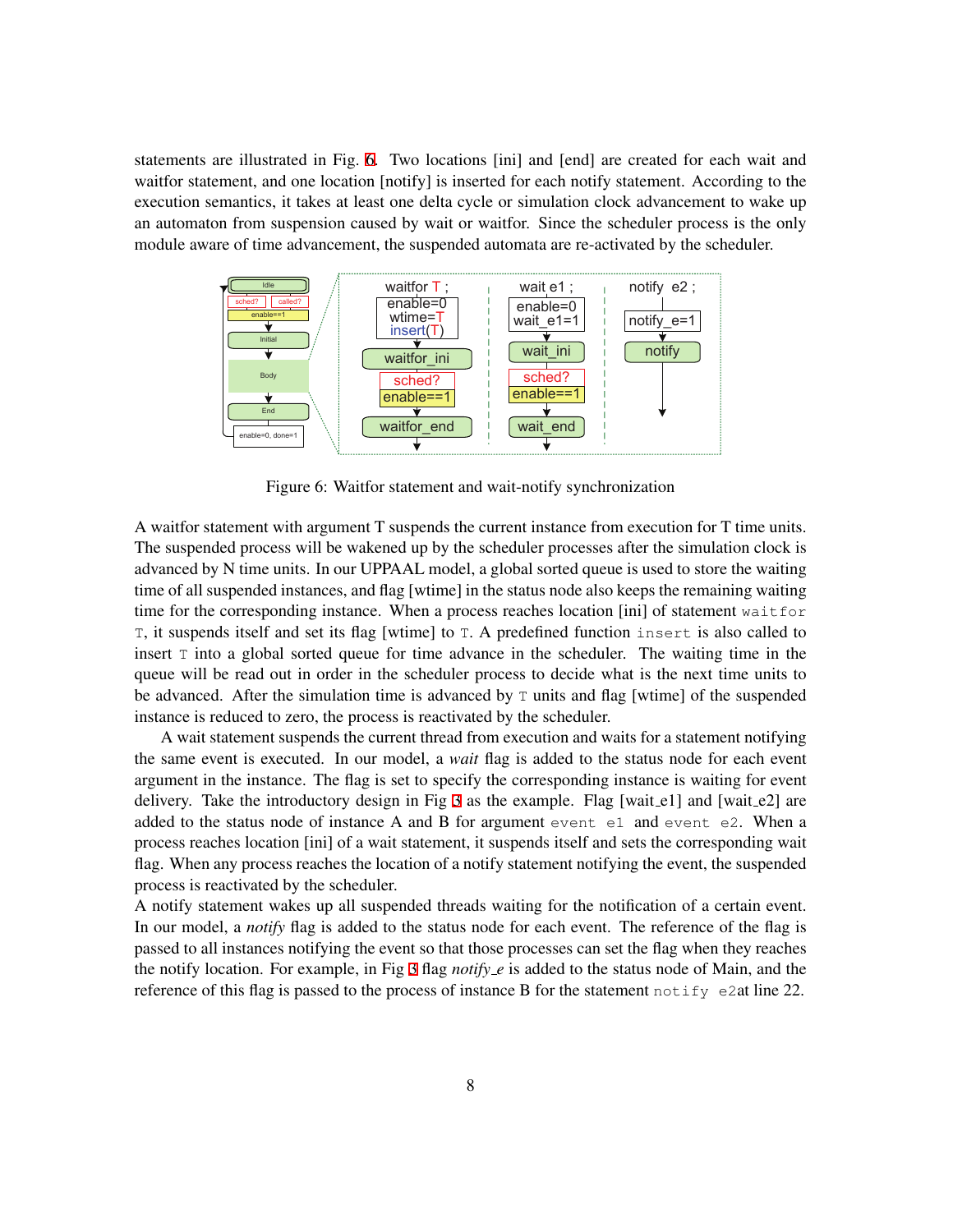#### <span id="page-12-0"></span>3.3.3 Channel Communication

Channel communication is essential in system level modeling, and SpecC SLDL supports various standard channels, such as semaphore, mutex, handshake, double-handshake, and queue. In SLDLs, the channel communication between blocks is implemented by making function calls to the method defined in the channel instances to transfer data from sender to receiver. Our approach supports the modeling of the three mostly used channels, which are handshake, double-handshake, and queue. We show the standard double handshake channel illustrated in Fig. [7](#page-12-0) as the example. In this example, channel instance C is connected to instances S and R so that these two instances can call functions send() and receive() defined in the channel to communicate.



Figure 7: Communication using standard double handshake channel

In the UPPAAL model, we inline the predefined communication method into the sender and receiver process. The text and block in red in the left part of Fig. [7](#page-12-0) shows the additional node and flags for using a double handshake channel. The right part illustrates the inlining of locations and transitions modeling the detail of the communication with a double-handshake channel. Except for locations [ini] and [end] inserted for the channel function call, The locations and transitions modeling the detail of the communication method are also inlined between [ini] and [end]. Flags *wait ack* and *wait\_req* are added to the status node of the sender S and receiver R, and a status node C is inserted in the tree for the channel instance C. The wait and notify locations here synchronize the sender and receiver, and the guard and update labels in the transitions make sure the send and receive function finish at the same time.

#### <span id="page-12-1"></span>3.4 Scheduler Automaton

In this section we show the scheduler process modeling the discrete event simulation. Note that our scheduler automaton supports the modeling for both regular DES and parallel DES. The difference is that the regular DES mode allows one active process at a time, while the parallel DES mode allows many activated processes. Since in this paper the scheduler needs to run in PDES mode for MHP analysis, the following description of scheduler automaton is for PDES mode. Fig. [8](#page-12-1) illustrates the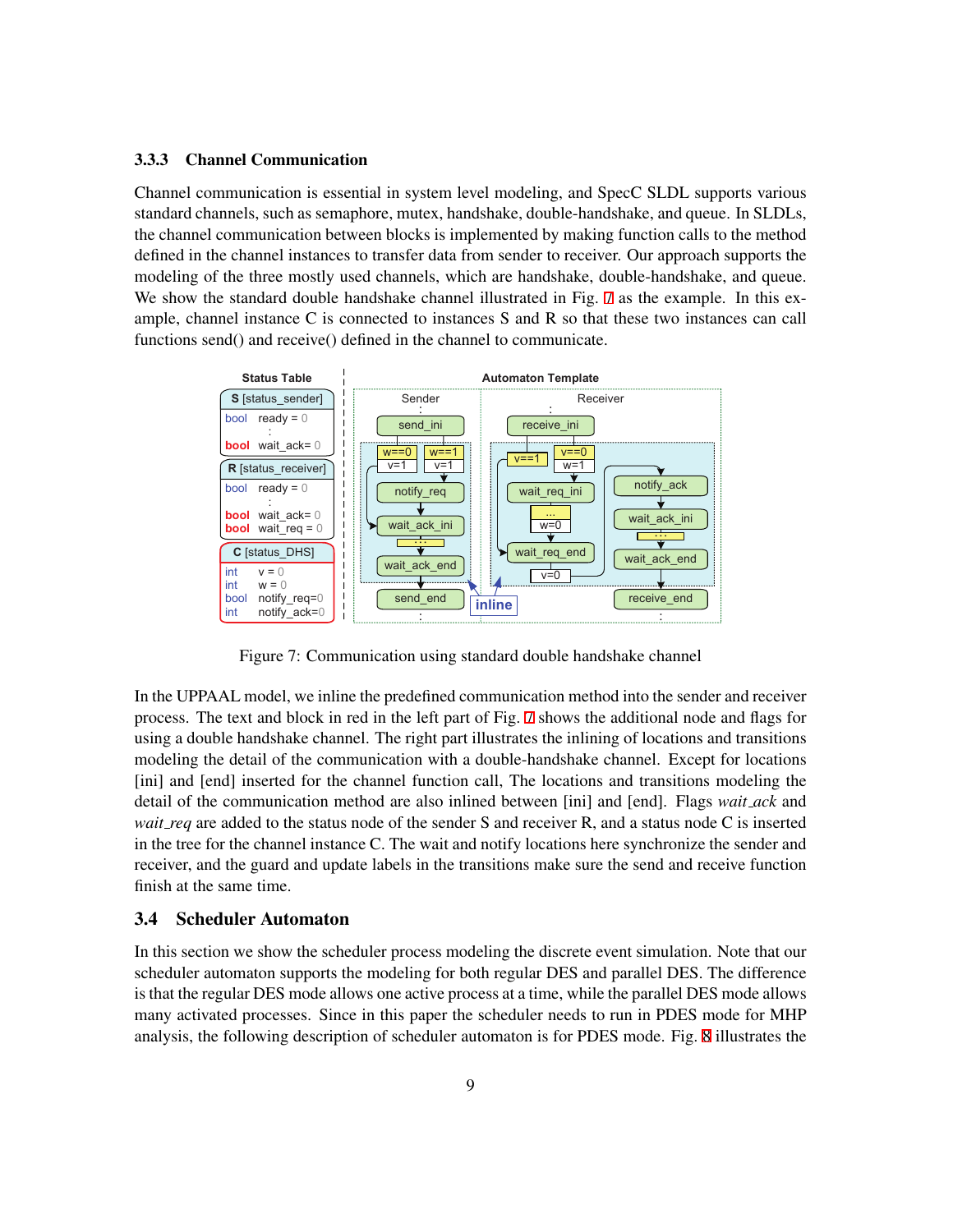template of the scheduler automaton. The composition of the scheduler automaton can be roughly divided into three parts: 1) instance activation, 2) event delivery, and 3) time advancement.



Figure 8: Scheduler automaton with delta and time advance cycles

The instance activation contains the loop from [Idle] to [Ready] and [Scheduling], and then back to [Idle]. Transition [Idle]*→*[Ready] is enabled when there is any asserted ready flag in the status tree. The enable flags of all instances with asserted ready flags are set in transition [Ready]*→*[Scheduling], and the all instances with asserted enable flag are activated by the synchronisation label in transition [Scheduling]*→*[Idle].

The event delivery includes the path from [Idle] to [Ready] via [Notification] and [WakeUp]. This part simulates the delta cycle increment in the DES. Transition [Idle]*→*[Notification] is enabled when all instances are suspended. The guard in transition [Notification]*→*[WakeUp] checks if there is any asserted notify flag, and the update label sets the ready flags of the suspended instances waiting for the same event. For example, the labels below are annotated to the transition to wake up instance A and B in Fig. [3](#page-6-1) from suspension.

[guard] Main*.*notify e == 1 [update] Main*.*A*.*ready = (Main*.*A*.*wait e1 == 1)? 1 : 0*,* Main*.*B*.*ready = (Main*.*B*.*wait e2 == 1)? 1 : 0

The time advancement is the path from [Idle] to [Ready] via [WaitTime] and [TimeAdvance]. This part simulates the simulation time advancement in the DES. Transition [Notification]*→*[WaitTime] is enabled when there is no asserted notify flag in the status tree. The guard in transition [WaitTime]*→*[TimeAdvance] reads the minimal waiting time *min clk* from the sorted queue and advance the time by *min\_clk*. If min\_clk is 0, i.e., there is no instance waiting for time advancement, the transition to [Terminate] is enabled and the scheduler process can end. If the minimal time value is greater than 0, the update label in transition [WaitTime]*→*[TimeAdvance] set the ready flag of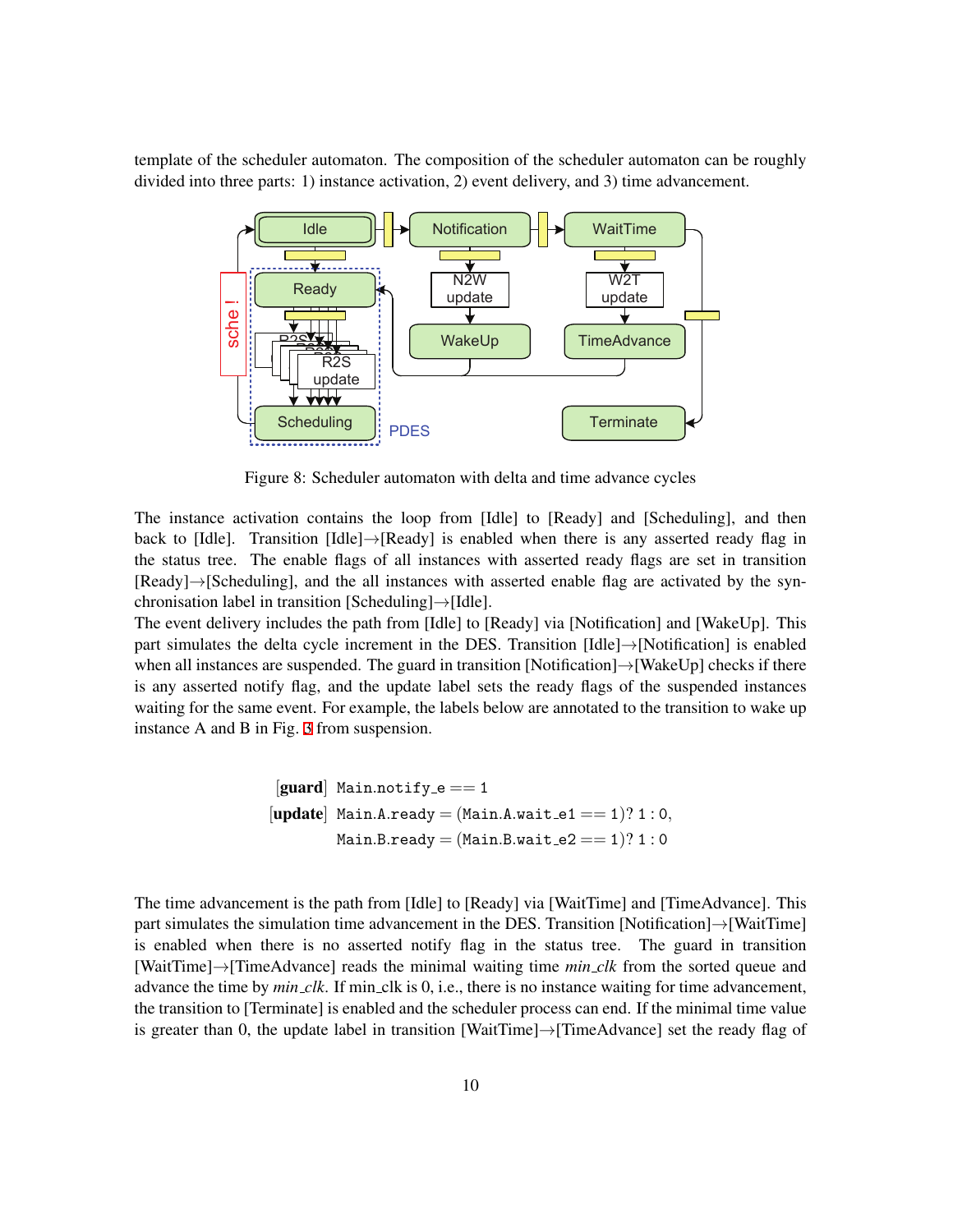the suspended instance if its wtime flag matches min clk. The following labels are annotated to transition [WaitTime]*→*[TimeAdvance] to wake up instance A and B from suspension in Fig. [3.](#page-6-1)

> $\left[\text{guard}\right]$  min\_clk  $>0$  $[update]$  Main*.A.ready* =  $(Main.A.wtime == min_clk)? 1:0,$  $Main.B.ready = (Main.B.wtime == min_clk)? 1:0$

min clk will then be subtracted from all wtime flags greater than 0 in the status tree as well as from all waiting times in the sorted queue.

#### <span id="page-14-0"></span>3.5 UPPAAL System Description for a PDES Model

After automaton templates for behaviors and centural scheduler are defined, the last step is to instantiate the defined templates in the system description to build the model. As we described before, each instance in the design is one-to-one mapped to a instance process in the system description. Our approach flattens the hierarchy of the system, and we rely on the synchronization channels between scheduler and instance processes as well as the channels between parent and child instances processes to coordinate the transitions in these concurrent processes and simulate the execution semantics defined in SpecC language. Here we use the introductory example in Fig. [3](#page-6-1) to demonstrate the generated system description. An UPPAAL system model illustrated in Fig. [9](#page-14-0) is generate for the introductory example. For simplicity, the labels on the transition and communication between processes are not shown in the figure.

### <span id="page-14-1"></span>4 Conclusion and Future Work

In this work, we propose an approach to model a system-level design in SpecC SLDL as an UP-PAAL model. Our method covers most of the compositions in hierarchical behaviors including sequential, parallel, pipeline and fsm, and support control-flow statement, event synchronization and time advancement statement in leaf behaviors. As for the channel communication, our model also supports three most used channels which include handshake, double-handshake, and queue channel with arbitrary buffer size. Most important of all, our model simulate both regular discrete event simulation and parallel discrete event simulation.

There are many possible applications we can apply this apporach to. Based on this model, we can formally verify properties of interest in the system-level design, such as potential deadlock detection, timing/power constraint verification, and May-Happen-in-Parallel analysis. We also plan to use this model to optimize the power consumption of a system.